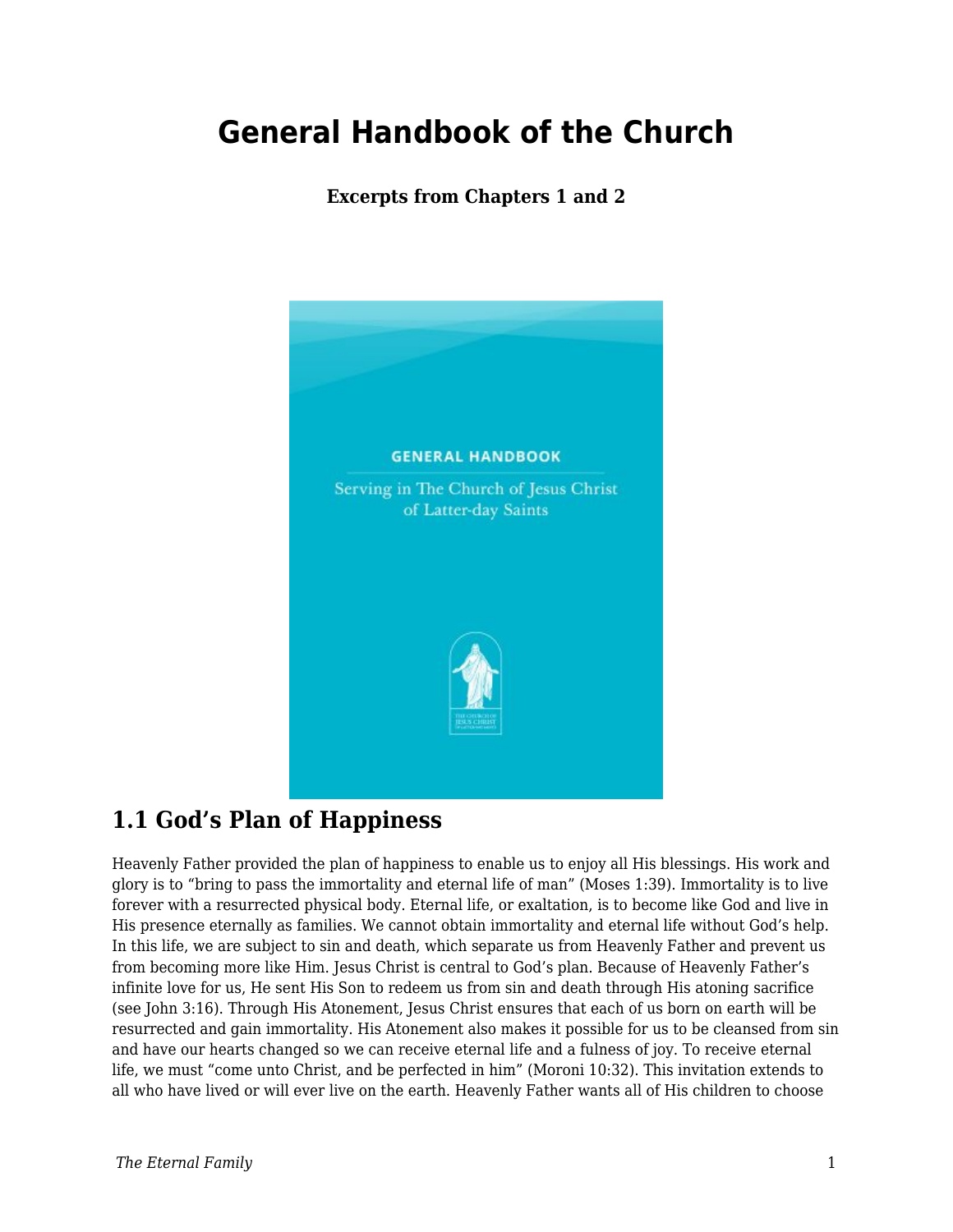to return to Him.

### **1.3.1 Priesthood Authority and Keys**

Through the priesthood, God accomplishes the work of salvation and exaltation. The priesthood authority and keys needed to direct God's work on earth were restored to the Prophet Joseph Smith (see Doctrine and Covenants 110:11–16; 112:30; see also 3.1). These keys are held by Church leaders today. They call and authorize others to assist in God's work (see Doctrine and Covenants 107:8, 65–67).

#### **1.3.2 Covenants and Ordinances**

In Heavenly Father's plan, we make covenants as we receive the ordinances of salvation and exaltation, such as baptism (see John 3:5; see also chapter 18). These covenants and ordinances are essential for us to become more like God and return to dwell in His presence (see Doctrine and Covenants 84:19–22).

### **1.3.3 Prophetic Direction**

Through His chosen prophets, God reveals truth and provides inspired guidance and warnings (see Amos 3:7; Doctrine and Covenants 1:4). This guidance helps us enter and remain on the path leading to eternal life.

## **1.3.4 Scriptures**

Under the direction of the Lord's prophets and apostles, the Church provides and preserves the word of God as found in the holy scriptures. The scriptures testify of Christ, teach His gospel, and help us exercise faith in Him (see Jacob 7:10–11; Helaman 15:7).